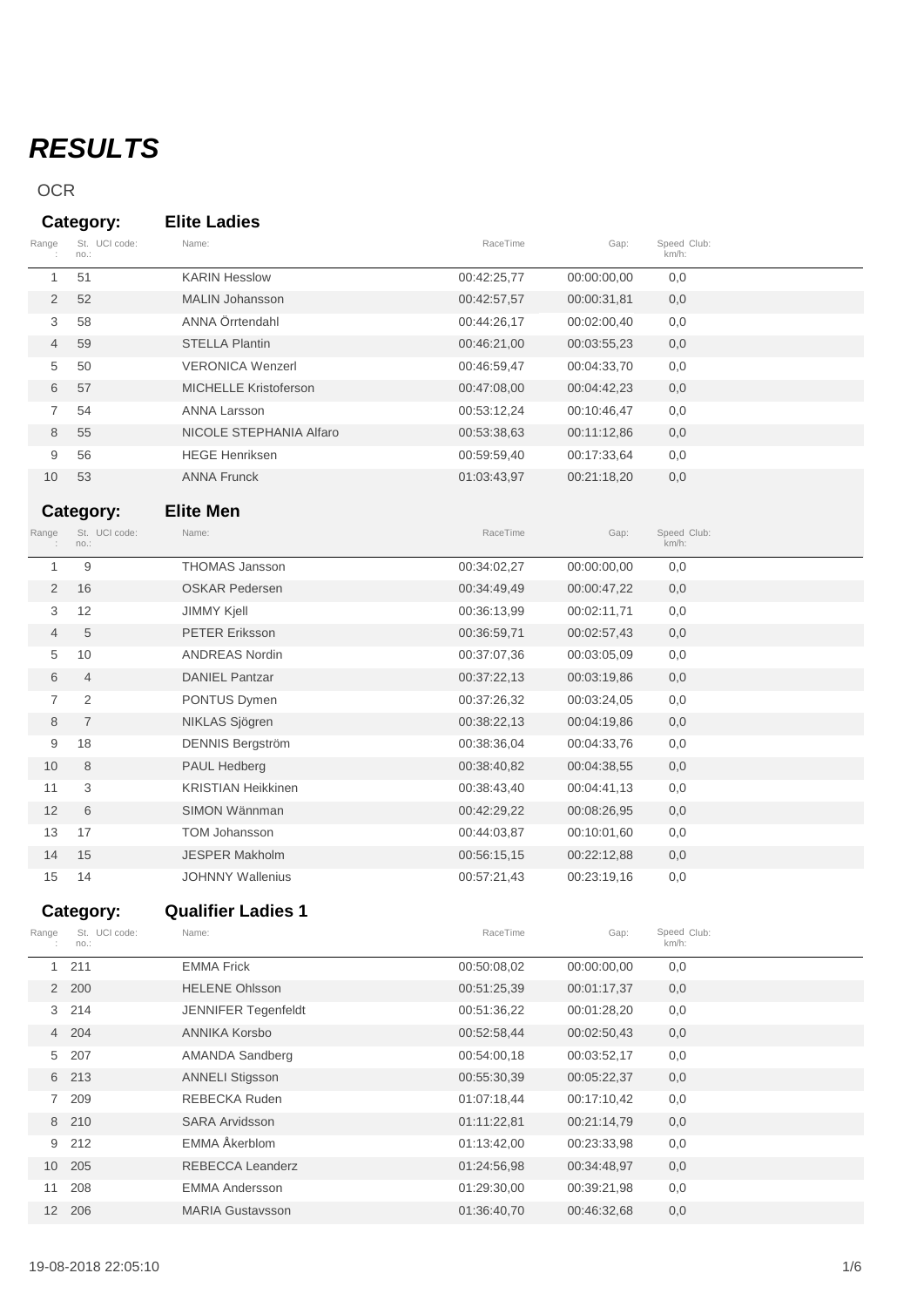|                 | Category:             | <b>Qualifier Men 1</b>       |             |             |                      |  |
|-----------------|-----------------------|------------------------------|-------------|-------------|----------------------|--|
| Range           | St. UCI code:<br>no.: | Name:                        | RaceTime    | Gap:        | Speed Club:<br>km/h: |  |
| 1               | 145                   | <b>TOBIAS Alfredsson</b>     | 00:39:14,64 | 00:00:00,00 | 0,0                  |  |
|                 | 2 103                 | DANIEL Zorman                | 00:40:29,58 | 00:01:14,94 | 0,0                  |  |
| 3               | 144                   | <b>MARTIN Muren</b>          | 00:41:03,50 | 00:01:48,86 | 0,0                  |  |
| 4               | 109                   | <b>ERLAND Pettersson</b>     | 00:41:05,55 | 00:01:50,90 | 0,0                  |  |
| 5               | 108                   | <b>DANIEL Taube</b>          | 00:41:07,97 | 00:01:53,33 | 0,0                  |  |
| 6               | 134                   | MARCUS Hydén                 | 00:41:14,31 | 00:01:59,66 | 0,0                  |  |
| $7^{\circ}$     | 112                   | <b>CHRISTER Friberg</b>      | 00:42:17,77 | 00:03:03,12 | 0,0                  |  |
|                 | 8 138                 | <b>NIKLAS Emanuelsson</b>    | 00:42:39,72 | 00:03:25,08 | 0,0                  |  |
| 9               | 148                   | RINO Slåen                   | 00:42:42,97 | 00:03:28,33 | 0,0                  |  |
| 10 <sup>°</sup> | 100                   | <b>BENNY Gustavsson</b>      | 00:43:26,09 | 00:04:11,45 | 0,0                  |  |
|                 | 11 116                | <b>TONI Larsson</b>          | 00:43:32,00 | 00:04:17,36 | 0,0                  |  |
| 12 <sup>2</sup> | 117                   | <b>ALEXANDER Karlsson</b>    | 00:43:37,55 | 00:04:22,91 | 0,0                  |  |
| 13              | 123                   | <b>RIKARD Nylander</b>       | 00:43:39,05 | 00:04:24,41 | 0,0                  |  |
| 14              | 142                   | <b>JOAKIM Attermalm</b>      | 00:43:46,40 | 00:04:31,76 | 0,0                  |  |
| 15              | 127                   | <b>ERIC Sanden</b>           | 00:43:54,61 | 00:04:39,97 | 0,0                  |  |
| 16              | 131                   | <b>ROBERT Berglund</b>       | 00:44:18,49 | 00:05:03,85 | 0,0                  |  |
| 17              | 125                   | PHILLIPE Hägg                | 00:45:00,23 | 00:05:45,58 | 0,0                  |  |
| 18              | 136                   | <b>TOMAS Lindgren</b>        | 00:45:46,22 | 00:06:31,58 | 0,0                  |  |
| 19              | 128                   | <b>PATRIK Kristoffersson</b> | 00:45:52,25 | 00:06:37,60 | 0,0                  |  |
| 20              | 119                   | <b>VIKTOR Helmersson</b>     | 00:45:55,00 | 00:06:40,36 | 0,0                  |  |
| 21              | 129                   | MAGNUS Lindgren              | 00:46:08,93 | 00:06:54,29 | 0,0                  |  |
| 22              | 135                   | <b>HENRIK Josefsson</b>      | 00:46:29,39 | 00:07:14,75 | 0,0                  |  |
| 23              | 140                   | <b>JOHAN Forssten</b>        | 00:46:37,00 | 00:07:22,36 | 0,0                  |  |
| 24              | 101                   | <b>FREDRIC Blomqvist</b>     | 00:46:37,75 | 00:07:23,11 | 0,0                  |  |
| 25              | 124                   | <b>MATTIAS Bylund</b>        | 00:46:41,33 | 00:07:26,69 | 0,0                  |  |
| 26              | 114                   | <b>ANTON Ivarsson</b>        | 00:47:48,78 | 00:08:34,14 | 0,0                  |  |
| 27              | 106                   | <b>CHRISTIAN Karls</b>       | 00:47:49,85 | 00:08:35,21 | 0,0                  |  |
| 28              | 147                   | <b>KRISTOFFER Karlsson</b>   | 00:48:32,83 | 00:09:18,19 | 0,0                  |  |
| 29              | 102                   | <b>MARTIN Hallberg</b>       | 00:48:42,02 | 00:09:27,37 | 0,0                  |  |
| 30              | 115                   | <b>PATRIK Schmidt</b>        | 00:49:19,20 | 00:10:04,56 | 0,0                  |  |
| 31              | 143                   | DANIEL Sjöberg               | 00:49:57,83 | 00:10:43,19 | 0,0                  |  |
| 32              | 120                   | NICOLAS Isla                 | 00:50:13,36 | 00:10:58,71 | 0,0                  |  |
| 33              | 149                   | <b>LASSE Wallin</b>          | 00:50:50,49 | 00:11:35,85 | 0,0                  |  |
| 34              | 122                   | VIKTOR Almerskär             | 00:50:55,88 | 00:11:41,24 | 0,0                  |  |
| 35              | 137                   | <b>SEBASTIAN Brorsson</b>    | 00:53:50,94 | 00:14:36,30 | 0,0                  |  |
| 36              | 126                   | <b>JENS Jexmark</b>          | 00:54:09,37 | 00:14:54,72 | 0,0                  |  |
|                 | 37 113                | <b>DANIEL Eriksson</b>       | 00:55:01.26 | 00:15:46,62 | 0,0                  |  |
| 38              | 130                   | <b>MATS Linde</b>            | 00:55:37,58 | 00:16:22,94 | 0,0                  |  |
| 39              | 110                   | <b>MARKUS Kristiansson</b>   | 00:57:26,00 | 00:18:11,36 | 0,0                  |  |
| 40              | 121                   | <b>NIKLAS Claesson</b>       | 00:59:22,34 | 00:20:07,70 | 0,0                  |  |
| 41              | 139                   | <b>OSCAR Svantesson</b>      | 01:23:46,57 | 00:44:31,93 | 0,0                  |  |
| 42              | 133                   | <b>TOBIAS Leanderz</b>       | 01:28:40,66 | 00:49:26,01 | 0,0                  |  |
| 43              | 132                   | <b>PEDRO Gomes Fortes</b>    | 01:29:41,61 | 00:50:26,97 | 0,0                  |  |
|                 | Category:             | Race 15-19 years             |             |             |                      |  |
| Range           | St. UCI code:<br>no.: | Name:                        | RaceTime    | Gap:        | Speed Club:<br>km/h: |  |
| 1               | 503                   | <b>OSKAR Helmersson</b>      | 00:45:26,95 | 00:00:00,00 | 0,0                  |  |
| $\overline{2}$  | 509                   | <b>ALBERT Bernandersson</b>  | 00:48:37,12 | 00:03:10,17 | 0,0                  |  |
| 3               | 506                   | JAKOB Lindström              | 00:50:59,11 | 00:05:32,16 | 0,0                  |  |
| $\overline{4}$  | 504                   | <b>GUSTAF Ivarsson</b>       | 00:51:00,94 | 00:05:33,99 | 0,0                  |  |

502 MAGNUS Andersson 00:52:41,95 00:07:15,00 0,0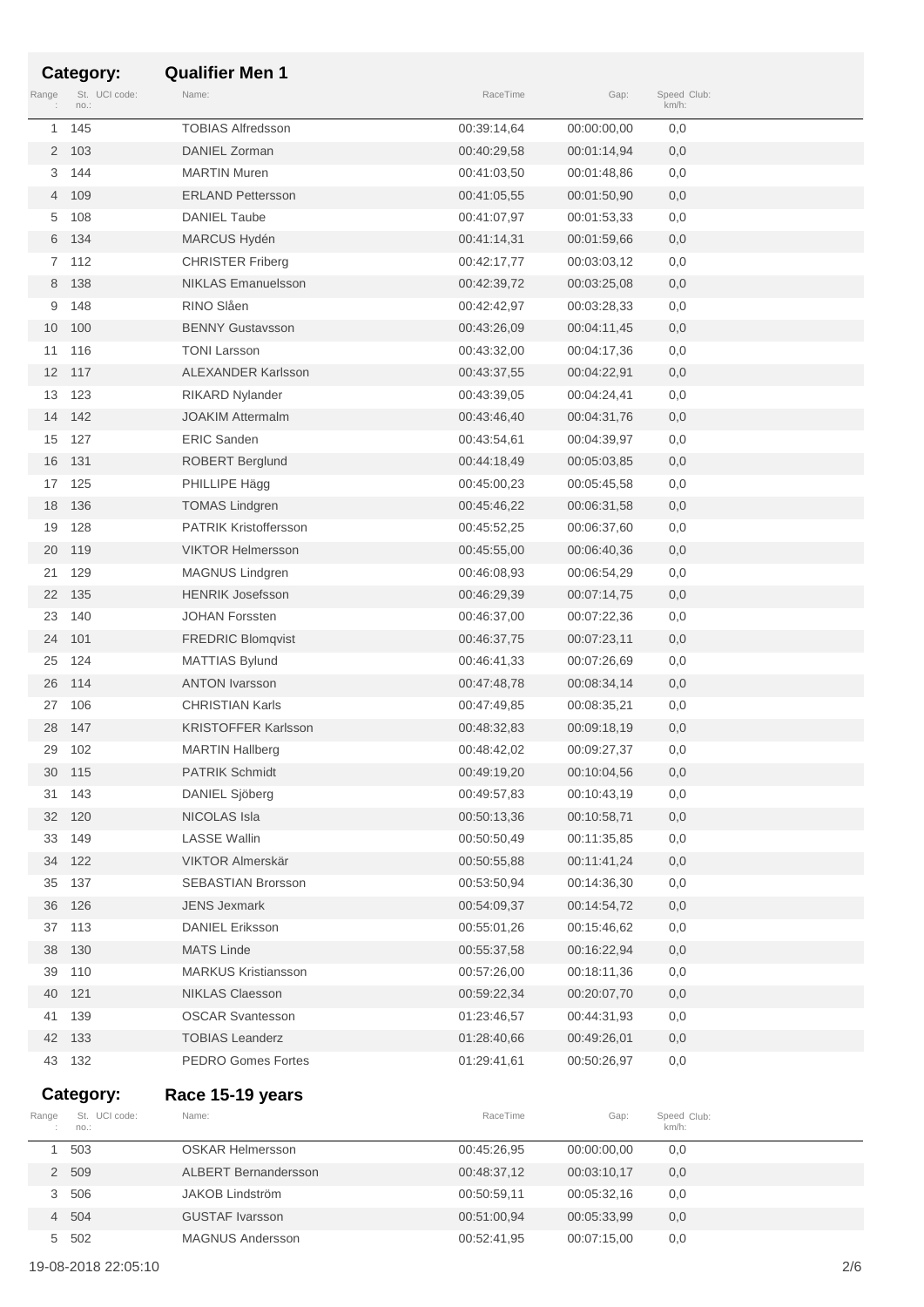| 505<br>6. | <b>MARCUS Karlsson</b> | 00:53:43,29 | 00:08:16.34 | 0,0 |
|-----------|------------------------|-------------|-------------|-----|
| 508       | <b>FELIX Grauss</b>    | 01:04:32,30 | 00:19:05.35 | 0,0 |
| 8 500     | PHILIP Nedholm         | 01:04:37,89 | 00:19:10.94 | 0,0 |
| 9 501     | <b>TIM Karlsson</b>    | 01:05:04,23 | 00:19:37,28 | 0,0 |

# **Category: Race Ladies 20-29 years**

| Range        | St. UCI code:<br>no.: | Name:                    | RaceTime    | Gap:        | Speed Club:<br>$km/h$ : |  |
|--------------|-----------------------|--------------------------|-------------|-------------|-------------------------|--|
| $\mathbf{1}$ | 555                   | <b>ANNIKA Eek</b>        | 00:54:55,42 | 00:00:00.00 | 0,0                     |  |
|              | 2 550                 | <b>MATILDA Hallgren</b>  | 01:03:25.69 | 00:08:30,27 | 0,0                     |  |
|              | 3 545                 | REBECCA Lundlöv          | 01:03:34,58 | 00:08:39.15 | 0,0                     |  |
|              | 4 547                 | <b>CAROLINE Suonperä</b> | 01:04:02.79 | 00:09:07,36 | 0,0                     |  |
|              | 5 553                 | <b>HELENA Nilsson</b>    | 01:06:14,30 | 00:11:18,87 | 0,0                     |  |
|              | 6 554                 | <b>ERIKA Rolin</b>       | 01:06:37,37 | 00:11:41.94 | 0,0                     |  |
| $7^{\circ}$  | 548                   | <b>JENNY Felldin</b>     | 01:11:11.55 | 00:16:16.13 | 0,0                     |  |
| 8            | 556                   | <b>JANETTE Runebert</b>  | 01:27:17.43 | 00:32:22,01 | 0,0                     |  |
| 9            | 546                   | <b>MADELEINE Nilsson</b> | 01:29:27,45 | 00:34:32,03 | 0,0                     |  |
|              | 10 551                | <b>HAYNE Ryu</b>         | 01:30:36.04 | 00:35:40,62 | 0,0                     |  |

# Race Ladies 30-39 years

| Range           | St. UCI code:<br>no.: | Name:                      | RaceTime    | Gap:        | Speed Club:<br>km/h: |
|-----------------|-----------------------|----------------------------|-------------|-------------|----------------------|
| $\mathbf{1}$    | 643                   | <b>IDA Wemhöner</b>        | 00:52:13,98 | 00:00:00,00 | 0,0                  |
| $\overline{2}$  | 647                   | <b>MADELEINE Dahlqvist</b> | 00:53:02,90 | 00:00:48,92 | 0,0                  |
| 3               | 653                   | <b>JESSICA Olofsson</b>    | 00:54:31,41 | 00:02:17,43 | 0,0                  |
| $\overline{4}$  | 641                   | <b>TITTI Byrelid</b>       | 01:00:37,72 | 00:08:23,73 | 0,0                  |
| 5               | 625                   | <b>ELLEN Johansson</b>     | 01:00:47,48 | 00:08:33,50 | 0,0                  |
| 6               | 644                   | <b>NINA Andersson</b>      | 01:00:50,90 | 00:08:36,91 | 0,0                  |
| $7^{\circ}$     | 648                   | SOFIE Modin                | 01:01:11,12 | 00:08:57,13 | 0,0                  |
| 8               | 628                   | JORUNN ELISE Ã~stbÃ        | 01:01:35,54 | 00:09:21,55 | 0,0                  |
| 9               | 652                   | <b>EMMA Broberg Savage</b> | 01:01:56,38 | 00:09:42,40 | 0,0                  |
| 10              | 640                   | ÅSA Christensen            | 01:05:16,13 | 00:13:02,15 | 0,0                  |
| 11              | 639                   | LINNEA Häggmark            | 01:06:59,78 | 00:14:45,80 | 0,0                  |
| 12              | 627                   | LILLIAN Bjerkelien         | 01:08:25,24 | 00:16:11,26 | 0,0                  |
| 13              | 626                   | <b>VERONICA Fasth</b>      | 01:09:27,34 | 00:17:13,36 | 0,0                  |
| 14              | 635                   | <b>EMELIE Boqvist</b>      | 01:11:00,84 | 00:18:46,86 | 0,0                  |
| 15              | 632                   | OLIVIA Söderlund           | 01:11:25,97 | 00:19:11,99 | 0,0                  |
| 16              | 651                   | <b>ALEXANDRA Andersson</b> | 01:11:40,92 | 00:19:26,94 | 0,0                  |
| 17 <sup>1</sup> | 634                   | <b>MADELEN Andersson</b>   | 01:13:28,34 | 00:21:14,36 | 0,0                  |
| 18              | 629                   | PETRA Andreasson           | 01:18:20,60 | 00:26:06,61 | 0,0                  |
| 19              | 630                   | <b>TINA Halvarsson</b>     | 01:20:32,58 | 00:28:18,60 | 0,0                  |
| 20              | 631                   | <b>ANDREA Brax</b>         | 01:21:24,56 | 00:29:10,57 | 0,0                  |
| 21              | 649                   | <b>LISA Hellsborn</b>      | 01:22:40,81 | 00:30:26,83 | 0,0                  |
| 22              | 636                   | <b>CAMILLA Svahn</b>       | 01:23:23,72 | 00:31:09,74 | 0,0                  |
| 23              | 646                   | SANDRA Jensen              | 01:23:40,35 | 00:31:26,37 | 0,0                  |
| 24              | 645                   | LISA Nord Svahn            | 01:24:03,11 | 00:31:49,12 | 0,0                  |
| 25              | 642                   | <b>KAROLINA Pettersson</b> | 01:41:13,98 | 00:48:59,00 | 0,0                  |
| 26              | 637                   | MAGDALENA Låstbom          | 01:42:12,40 | 00:49:58,41 | 0,0                  |
|                 | Category:             | Race Ladies 40+            |             |             |                      |
| Range           | St. UCI code:         | Name:                      | RaceTime    | Gap:        | Speed Club:          |
|                 | no.:                  |                            |             |             | km/h:                |
| $\mathbf{1}$    | 701                   | <b>HANNE KRISTIN Vatne</b> | 00:54:54,91 | 00:00:00,00 | 0,0                  |
| $\overline{2}$  | 702                   | <b>ELENA Marsiglia</b>     | 00:55:35,76 | 00:00:40,85 | 0,0                  |
| 3               | 690                   | <b>LINA Land</b>           | 01:01:10,26 | 00:06:15,35 | 0,0                  |
| $\overline{4}$  | 699                   | <b>CARINA Oderman</b>      | 01:07:22,51 | 00:12:27,60 | 0,0                  |

700 KATRINE Friis-Ottessen 01:08:00,08 00:13:05,17 0,0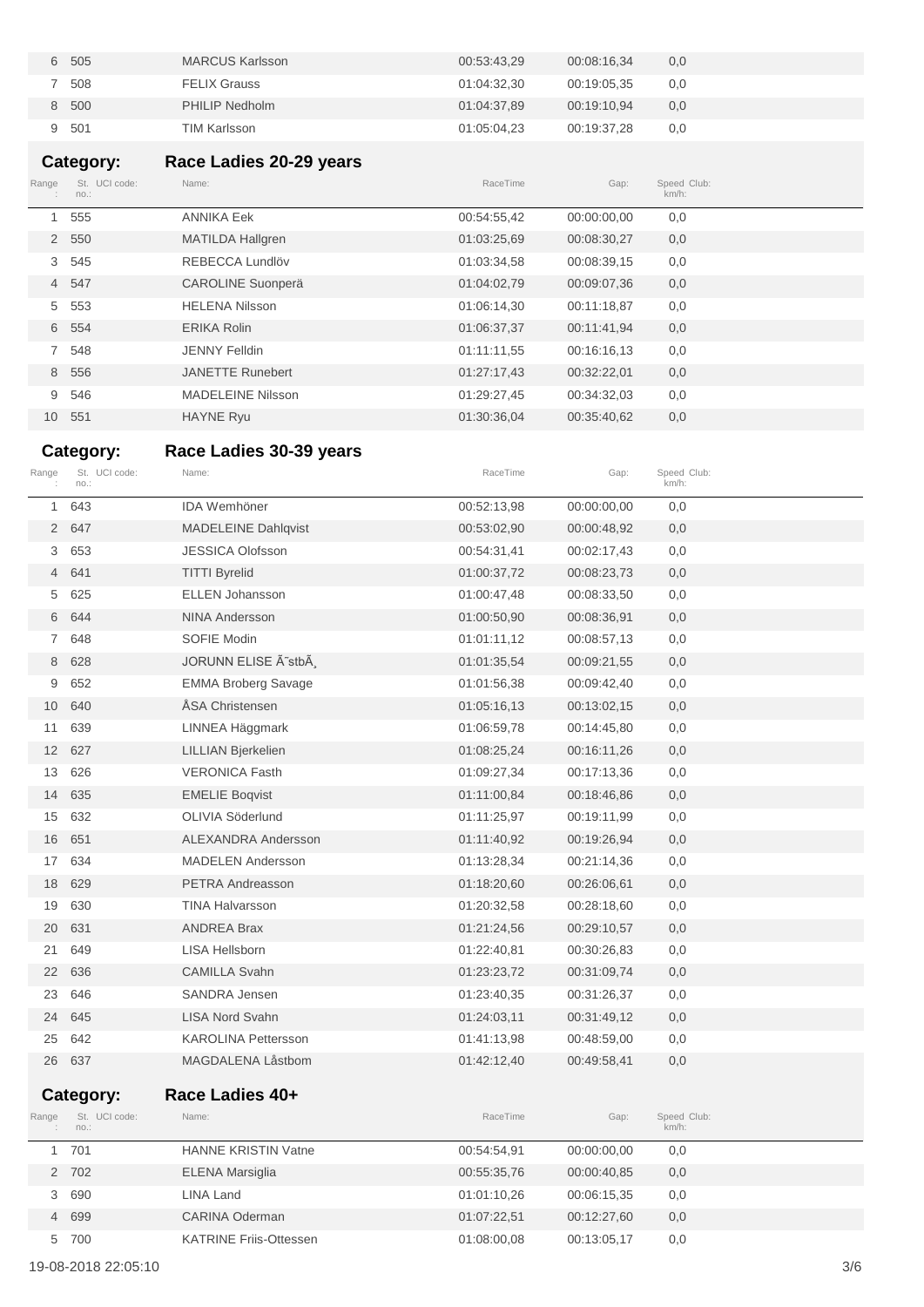| 6               | 698    | SOFIA Olsson              | 01:09:49,46 | 00:14:54,56 | 0,0 |
|-----------------|--------|---------------------------|-------------|-------------|-----|
|                 | 695    | <b>MARIA Bergdahl</b>     | 01:10:14,08 | 00:15:19.18 | 0,0 |
|                 | 8 694  | LINA Högberg              | 01:10:33,25 | 00:15:38,34 | 0,0 |
|                 | 9 692  | <b>LAILA Risto</b>        | 01:19:37.19 | 00:24:42.29 | 0,0 |
|                 | 10 691 | <b>MARIA Stenfeldt</b>    | 01:19:57,32 | 00:25:02,41 | 0,0 |
| 11              | 697    | ANNA Magnusson            | 01:22:45.28 | 00:27:50.37 | 0,0 |
| 12 <sup>2</sup> | 696    | <b>SUSANNE Edvardsson</b> | 01:30:12.25 | 00:35:17,34 | 0,0 |

### **Category: Race Men 20-29 years**

|              | Category:             | Race Men 20-29 years      |             |             |                         |  |
|--------------|-----------------------|---------------------------|-------------|-------------|-------------------------|--|
| Range        | St. UCI code:<br>no.: | Name:                     | RaceTime    | Gap:        | Speed Club:<br>$km/h$ : |  |
| $\mathbf{1}$ | 527                   | <b>MIKAEL Andersson</b>   | 00:37:36,28 | 00:00:00,00 | 0,0                     |  |
|              | 2 532                 | ALEXANDER Aronsson        | 00:43:09.71 | 00:05:33,43 | 0,0                     |  |
| 3            | 518                   | <b>RICHARD Davidsson</b>  | 00:45:40,58 | 00:08:04,30 | 0,0                     |  |
|              | 4 528                 | PHILIP Lundlöv            | 00:46:46,64 | 00:09:10,37 | 0,0                     |  |
| 5            | 531                   | <b>JOSEF Reinhold</b>     | 00:46:55,59 | 00:09:19,32 | 0,0                     |  |
|              | 6 529                 | <b>ANTON Green</b>        | 00:48:17,87 | 00:10:41,60 | 0,0                     |  |
| $7^{\circ}$  | 537                   | <b>ERIK Börnfelt</b>      | 00:50:28,82 | 00:12:52,55 | 0,0                     |  |
|              | 8 535                 | <b>TADAS Vinciunas</b>    | 00:52:03,71 | 00:14:27,44 | 0,0                     |  |
| 9            | 515                   | <b>PER Gåsfeldt</b>       | 00:52:06,17 | 00:14:29,89 | 0,0                     |  |
|              | 10 533                | <b>RASMUS Munther</b>     | 00:52:31,52 | 00:14:55,24 | 0,0                     |  |
| 11           | 526                   | <b>PETER Grundell</b>     | 00:53:32,33 | 00:15:56,06 | 0,0                     |  |
|              | 12 517                | <b>LARS Lundin</b>        | 00:55:43,39 | 00:18:07,11 | 0,0                     |  |
| 13           | 523                   | <b>ANTONIO Ludvigsson</b> | 00:59:32,06 | 00:21:55,78 | 0,0                     |  |
|              | 14 525                | <b>KIM Edeflod</b>        | 01:01:09,09 | 00:23:32,81 | 0,0                     |  |
| 15           | 521                   | <b>SIMON Falk</b>         | 01:03:32,31 | 00:25:56,03 | 0,0                     |  |
|              | 16 519                | <b>ANDREAS Svensson</b>   | 01:10:06,19 | 00:32:29,92 | 0,0                     |  |
| 17           | 538                   | NO Name                   | 01:10:22,66 | 00:32:46,39 | 0,0                     |  |
| 18           | 524                   | <b>MATTIAS Tapio</b>      | 01:13:20,14 | 00:35:43,86 | 0,0                     |  |
| 19           | 516                   | <b>NIKLAS Wiberg</b>      | 01:13:44,41 | 00:36:08,14 | 0,0                     |  |
| 20           | 530                   | <b>CHARLIE Kangethe</b>   | 01:14:46,99 | 00:37:10,72 | 0,0                     |  |
|              | 21 536                | <b>TADAS Vinciunas</b>    | 01:15:10,90 | 00:37:34,63 | 0,0                     |  |
|              | Category:             | Race Men 30-39 years 1    |             |             |                         |  |

## St. no.: Range UCI code: Name: Club: RaceTime Gap: Speed Club:<br>km/h: 595 JOHAN Montan 00:45:42,58 00:00:00,00 0,0 575 DAVID Reinhold 00:48:06,59 00:02:24,00 0,0 596 RICHARD Dantanus 00:49:56,14 00:04:13,56 0,0 618 MICHAEL Hansson 00:51:36,55 00:05:53,96 0,0 580 VAN Thoong 00:55:23,57 00:09:40,99 0,0 581 DAVID Borg 00:55:27,20 00:09:44,62 0,0 600 DAVID Lundqvist 00:55:59,40 00:10:16,81 0,0 582 CHRISTIAN Borg 00:56:26,96 00:10:44,38 0,0 588 DANIEL Gaiottino 00:56:52,79 00:11:10,20 0,0 591 ANDREAS Kardin Fd Andersson 00:57:19,74 00:11:37,16 0,0 590 STEFAN Nordh 00:57:46,18 00:12:03,60 0,0 577 DAVID Dahl 00:58:38,44 00:12:55,86 0,0 578 JOHANNES Grunedal 01:00:48,32 00:15:05,73 0,0 615 HENRIK Nilsson 01:00:54,75 00:15:12,17 0,0 579 ANDERS Gregow 01:02:06,67 00:16:24,09 0,0 619 MATTIAS Ternehäll 01:02:21,57 00:16:38,99 0,0 606 ROBERT Boije 01:02:31,09 00:16:48,51 0,0 585 EUGENIJUS Vinciunas 01:02:47,19 00:17:04,61 0,0 602 JIM Gustafsson 01:03:36,47 00:17:53,88 0,0 621 BJÖRN Teros 01:04:21,00 00:18:38,42 0,0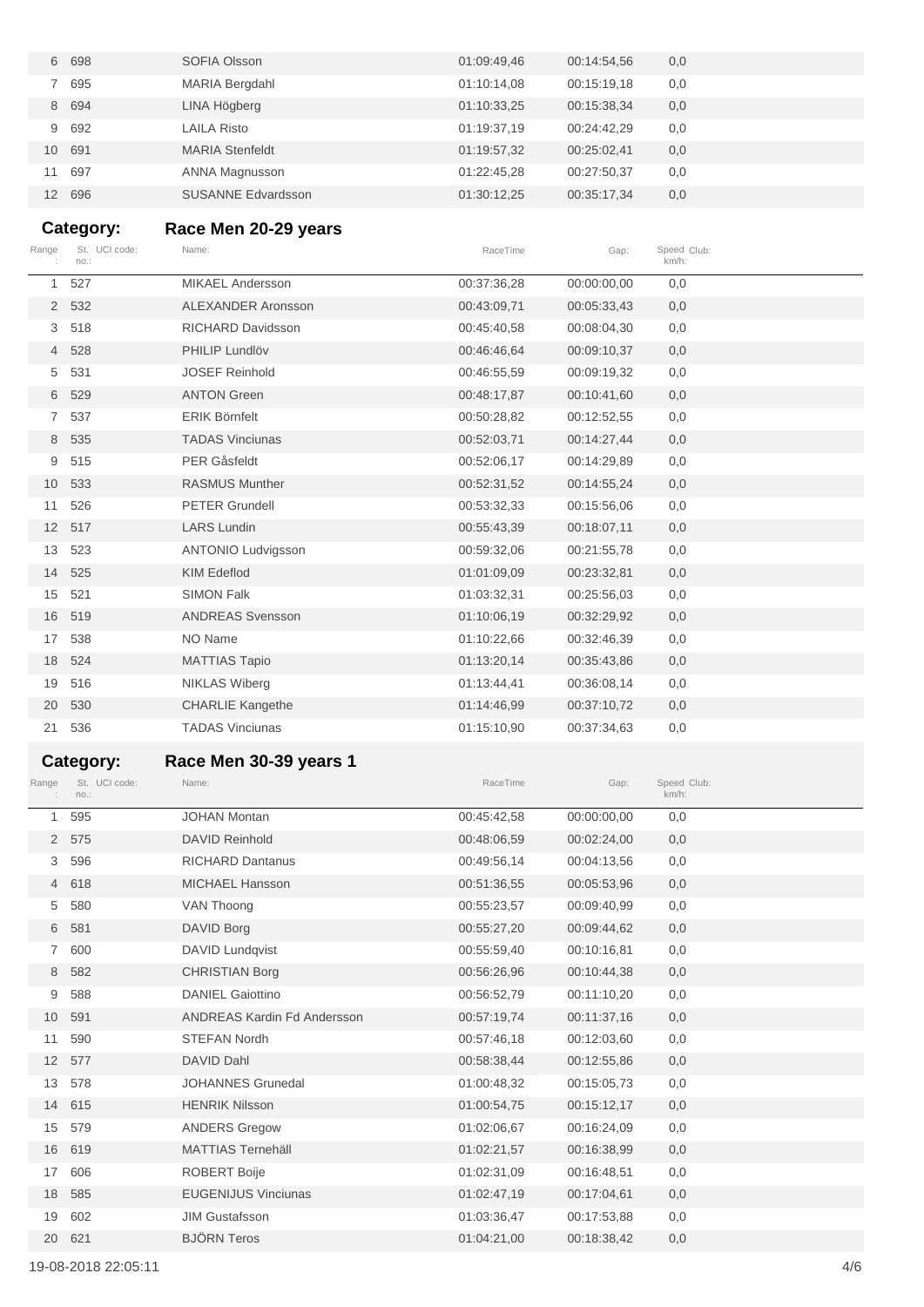| 21             | 620           | <b>ANDERS Hildermar</b>   | 01:04:21,00 | 00:18:38,42 | 0,0         |
|----------------|---------------|---------------------------|-------------|-------------|-------------|
|                | 22 610        | <b>THOMAS Andersson</b>   | 01:05:01,38 | 00:19:18,80 | 0,0         |
| 23             | 589           | <b>JOHAN Törnkvist</b>    | 01:05:41,59 | 00:19:59,01 | 0,0         |
|                | 24 613        | MICHAEL Löfgren           | 01:07:27,54 | 00:21:44,95 | 0,0         |
| 25             | 612           | <b>TOBIAS Jonsson</b>     | 01:07:40,62 | 00:21:58,03 | 0,0         |
| 26             | 611           | <b>JUNI Kukkola</b>       | 01:08:01,79 | 00:22:19,20 | 0,0         |
| 27             | 584           | <b>ROBERT Gärdefors</b>   | 01:09:00,35 | 00:23:17,77 | 0,0         |
|                | 28 616        | <b>MARTIN Kistle</b>      | 01:11:16,40 | 00:25:33,81 | 0,0         |
| 29             | 605           | <b>FILIP Goude</b>        | 01:13:59,03 | 00:28:16,44 | 0,0         |
| 30             | 592           | <b>DANIEL Tangberg</b>    | 01:14:01,71 | 00:28:19,12 | 0,0         |
| 31             | 597           | NO Name                   | 01:15:28,31 | 00:29:45,73 | 0,0         |
|                | 32 583        | <b>MATTIAS Lundberg</b>   | 01:18:22,00 | 00:32:39,42 | 0,0         |
| 33             | 586           | <b>ANDREAS Oldenfeldt</b> | 01:18:56,96 | 00:33:14,37 | 0,0         |
| 34             | 608           | <b>DAVID Larsson</b>      | 01:19:45,84 | 00:34:03,25 | 0,0         |
| 35             | 617           | <b>THOMAS Berntsson</b>   | 01:22:11,17 | 00:36:28,59 | 0,0         |
| 36             | 614           | <b>ROBERT Svensson</b>    | 01:22:22,69 | 00:36:40,10 | 0,0         |
| 37             | 603           | <b>ROSS Niklasson</b>     | 01:33:00,00 | 00:47:17.42 | 0,0         |
|                | 38 587        | <b>NIKLAS Malmström</b>   |             |             |             |
|                |               |                           | 01:46:27,66 | 01:00:45,07 | 0,0         |
| 39             | 601           | <b>MARCUS Schwank</b>     | 01:47:02,28 | 01:01:19,70 | 0,0         |
| 40             | 604           | <b>STEFAN Schwank</b>     | 01:47:20,85 | 01:01:38,27 | 0,0         |
| 41             | 609           | <b>ANDREAS Blomster</b>   | 01:50:18,18 | 01:04:35,60 | 0,0         |
|                | Category:     | Race Men 40+              |             |             |             |
| Range          | St. UCI code: | Name:                     | RaceTime    | Gap:        | Speed Club: |
|                | no.:          |                           |             |             | km/h:       |
| 1              | 660           | NICLAS Blomberg           | 00:47:07,43 | 00:00:00,00 | 0,0         |
|                | 2 682         | <b>PATRIK Ahlgren</b>     | 00:50:37,38 | 00:03:29,96 | 0,0         |
| 3              | 670           | ÖRJAN Andersson           | 00:51:07,06 | 00:03:59,63 | 0,0         |
|                | 4 688         | <b>JONAS Jenndahl</b>     | 00:51:20,06 | 00:04:12,64 | 0,0         |
| 5              | 686           | <b>JONAS Bodholm</b>      | 00:52:13,35 | 00:05:05,93 | 0,0         |
| 6              | 680           | <b>ROBERT Alvrud</b>      | 00:52:57,37 | 00:05:49,95 | 0,0         |
| $\overline{7}$ | 665           | PäR Svahn                 | 00:53:44,46 | 00:06:37,04 | 0,0         |
| 8              | 659           | <b>DAVID Nordvall</b>     | 00:54:46,85 | 00:07:39,42 | 0,0         |
| 9              | 658           | <b>TOBIAS Land</b>        | 00:54:56,18 | 00:07:48,75 | 0,0         |
|                | 10 674        | <b>DIVUS Gustavsson</b>   | 00:55:54,78 | 00:08:47,35 | 0,0         |
| 11             | 681           | <b>JUAN Maluenda</b>      | 00:57:04,76 | 00:09:57,33 | 0,0         |
|                | 12 672        | <b>MARKUS</b> norberg     | 00:57:32,30 | 00:10:24,88 | 0,0         |
| 13             | 689           | JÖRGEN Johansson          | 00:58:47,61 | 00:11:40,18 | 0,0         |
| 14             | 664           | <b>HENRIK Karlsson</b>    | 00:59:30,08 | 00:12:22,66 | 0,0         |
| 15             | 671           | ANDREAS Boman             | 00:59:48,66 | 00:12:41,23 | 0,0         |
| 16             | 685           | <b>TOBIAS Videlyck</b>    | 01:00:08,23 | 00:13:00,80 | 0,0         |
| 17             | 661           | JÖRGEN Eriksson           | 01:00:33,36 | 00:13:25,94 | 0,0         |
| 18             | 666           | <b>HENRIK Jansson</b>     | 01:01:08,17 | 00:14:00,74 | 0,0         |
| 19             | 677           | OLA Samuelsson            | 01:02:52,78 | 00:15:45,35 | 0,0         |
| 20             | 676           | KRISTOFFER Sjöhol         | 01:04:35,07 | 00:17:27,64 | 0,0         |
| 21             | 683           | <b>ROBIN Hansson</b>      | 01:07:07,06 | 00:19:59,64 | 0,0         |
| 22             | 675           | MATS Åberg                | 01:07:35,96 | 00:20:28,54 | 0,0         |
| 23             | 673           | JÖRGEN Martinsson         | 01:07:56,33 | 00:20:48,91 | 0,0         |
| 24             | 662           | MAGNUS Öhlander           | 01:08:27,76 | 00:21:20,33 | 0,0         |
| 25             | 679           | <b>JONAS Wennerberg</b>   | 01:10:10,31 | 00:23:02,89 | 0,0         |
| 26             | 684           | <b>BILLY Johansson</b>    | 01:12:12,34 | 00:25:04,91 | 0,0         |
| 27             | 663           | K-G Lundholm              | 01:12:57,14 | 00:25:49,72 | 0,0         |
| 28             | 669           | <b>JONAS Arkemar</b>      | 01:13:10,18 | 00:26:02,75 | 0,0         |
| 29             | 668           | PER Venåsen               | 01:14:25,57 | 00:27:18,14 | 0,0         |
|                | 30 678        | <b>BJÖRN Davidsson</b>    | 01:15:23,17 | 00:28:15,75 | 0,0         |
|                |               |                           |             |             |             |